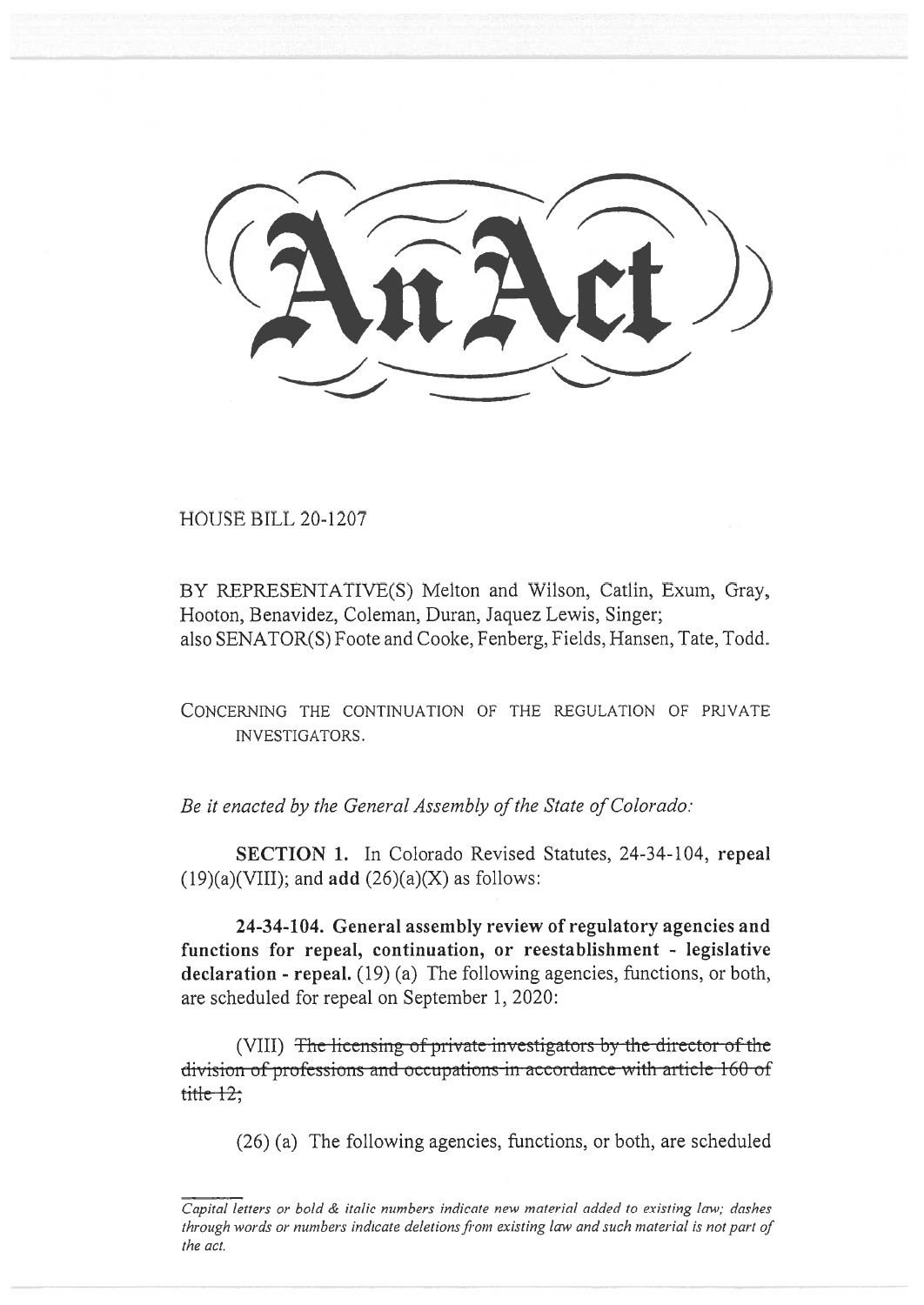for repeal on September 1, 2025:

(X) THE LICENSING OF PRIVATE INVESTIGATORS BY THE DIRECTOR OF THE DIVISION OF PROFESSIONS AND OCCUPATIONS IN ACCORDANCE WITH ARTICLE 160 OF TITLE 12.

**SECTION 2.** In Colorado Revised Statutes, **amend** 12-160-111 as follows:

**12-160-111. Repeal of article - review of functions.** This article 160 is repealed, effective September 1, 2020 SEPTEMBER 1, 2025. Before the repeal, the powers, duties, and functions of the director regarding the licensure of private investigators under this article 160 are scheduled for review in accordance with section 24-34-104.

**SECTION 3.** In Colorado Revised Statutes, 12-160-102, **amend**   $(3)(f)$  as follows:

**12-160-102. Legislative declaration.** (3) The general assembly further finds that:

(f) To avoid cost-prohibitive license fees, it is the intent of the general assembly INTENDS for the division to spread the repayment of the deficit generated by the voluntary program over the life of the new mandatory program, which is scheduled to repeal on September 1, 2020 SEPTEMBER 1, 2025.

**SECTION 4. Safety clause.** The general assembly hereby finds,

PAGE 2-HOUSE BILL 20-1207